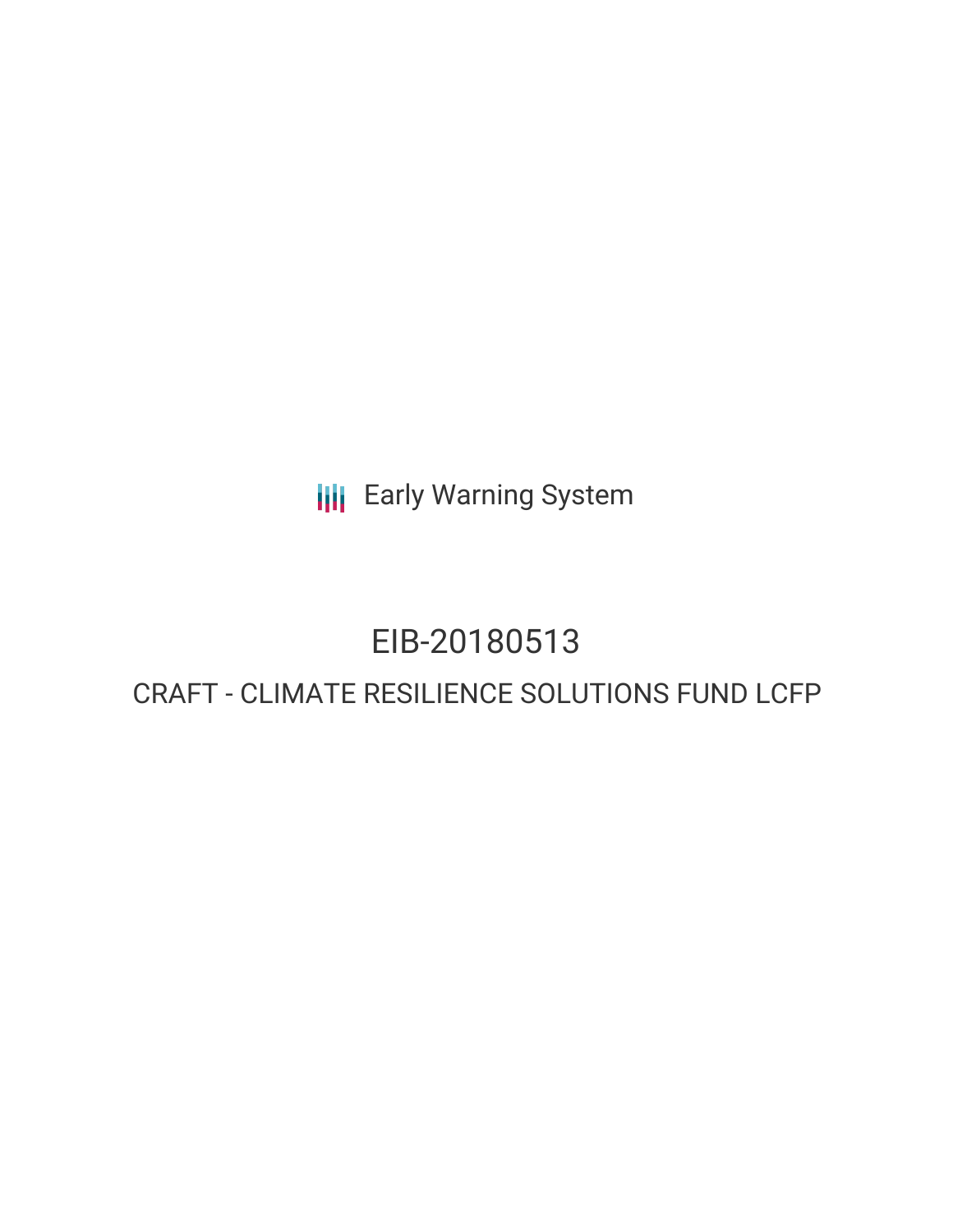

### **Quick Facts**

| European Investment Bank (EIB) |
|--------------------------------|
| Proposed                       |
|                                |
| LIGHTSMITH GROUP LLC           |
| <b>Climate and Environment</b> |
| Loan                           |
| $$5.66$ million                |
| \$243.20 million               |
|                                |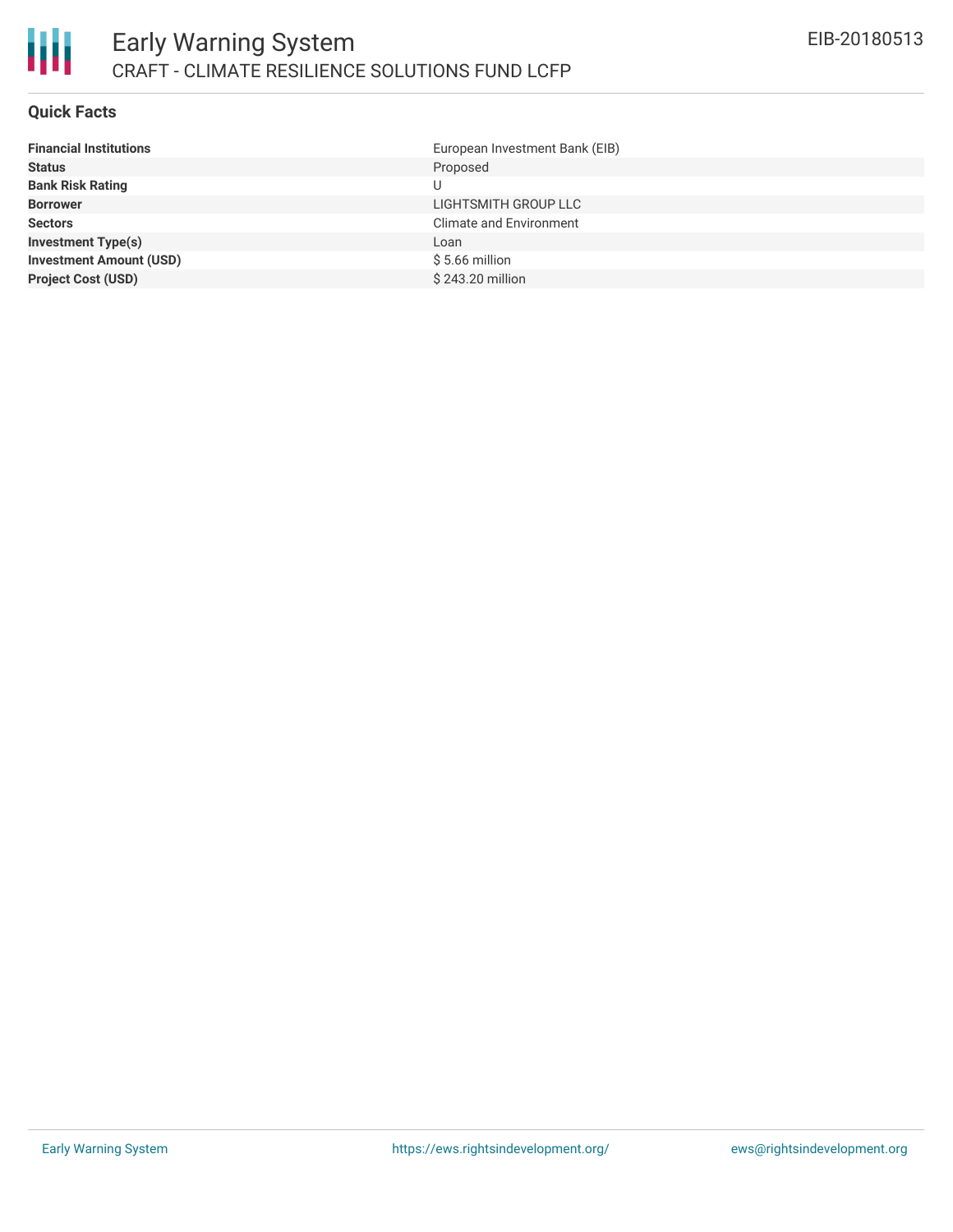

### **Project Description**

The project consists of an investment fund financing climate change adaptation and climate-resilience solutions promoted by private companies in or for the benefit of develloping countries. The investment is made under the Luxembourg-EIB Climate Finance Platform trust fund. The fund aims to provide growth equity to private companies - especially in the African, Caribbean and Pacific group of States (ACP) - developing climate change adaptation and climate-resilience solutions, particularly for the benefit of developing countries and their vulnerable populations and livelihoods. The Fund, domiciled in Luxembourg, has a target size of USD 250m and is managed by Lightsmith Resilience Partners.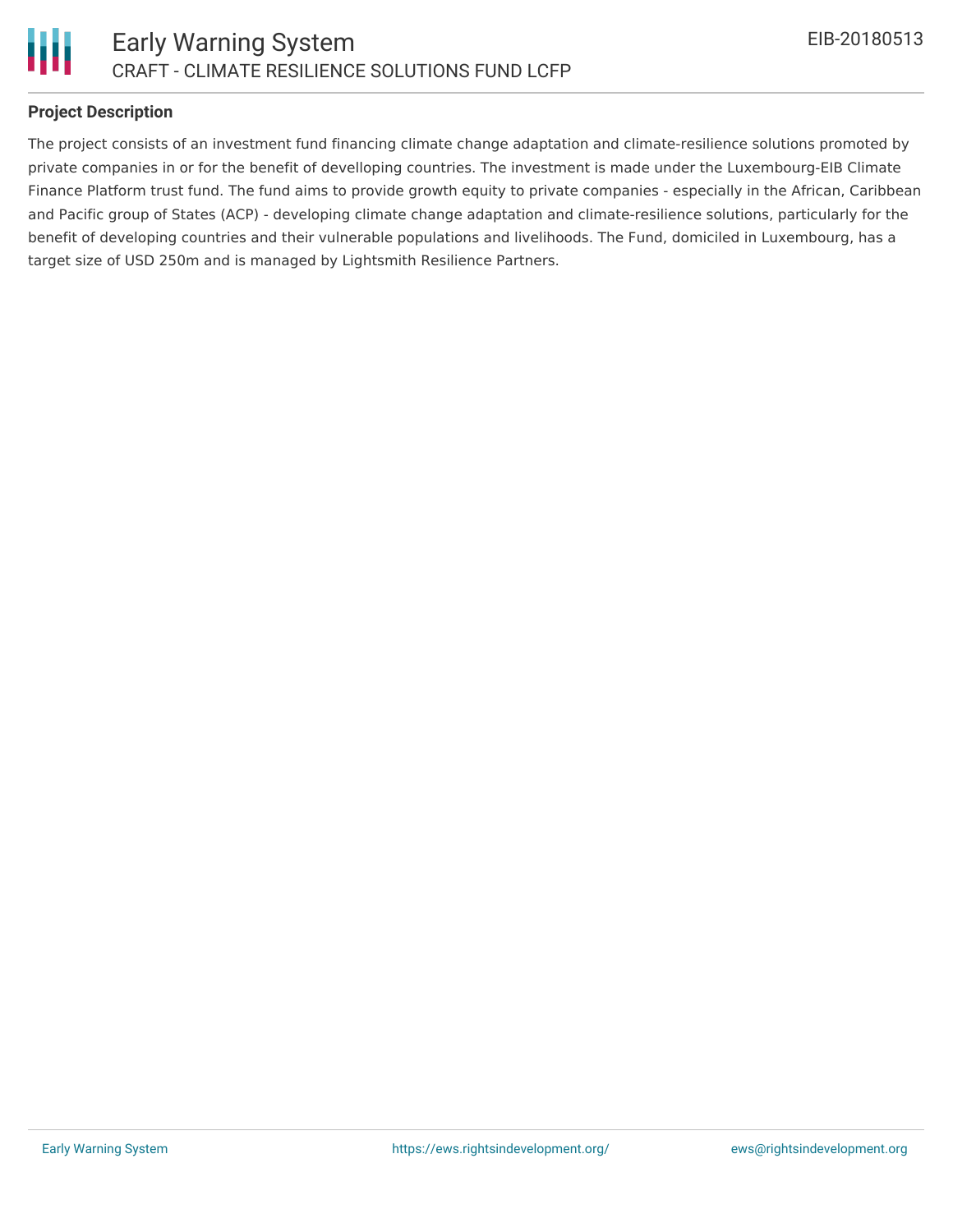# 朋

### **Investment Description**

European Investment Bank (EIB)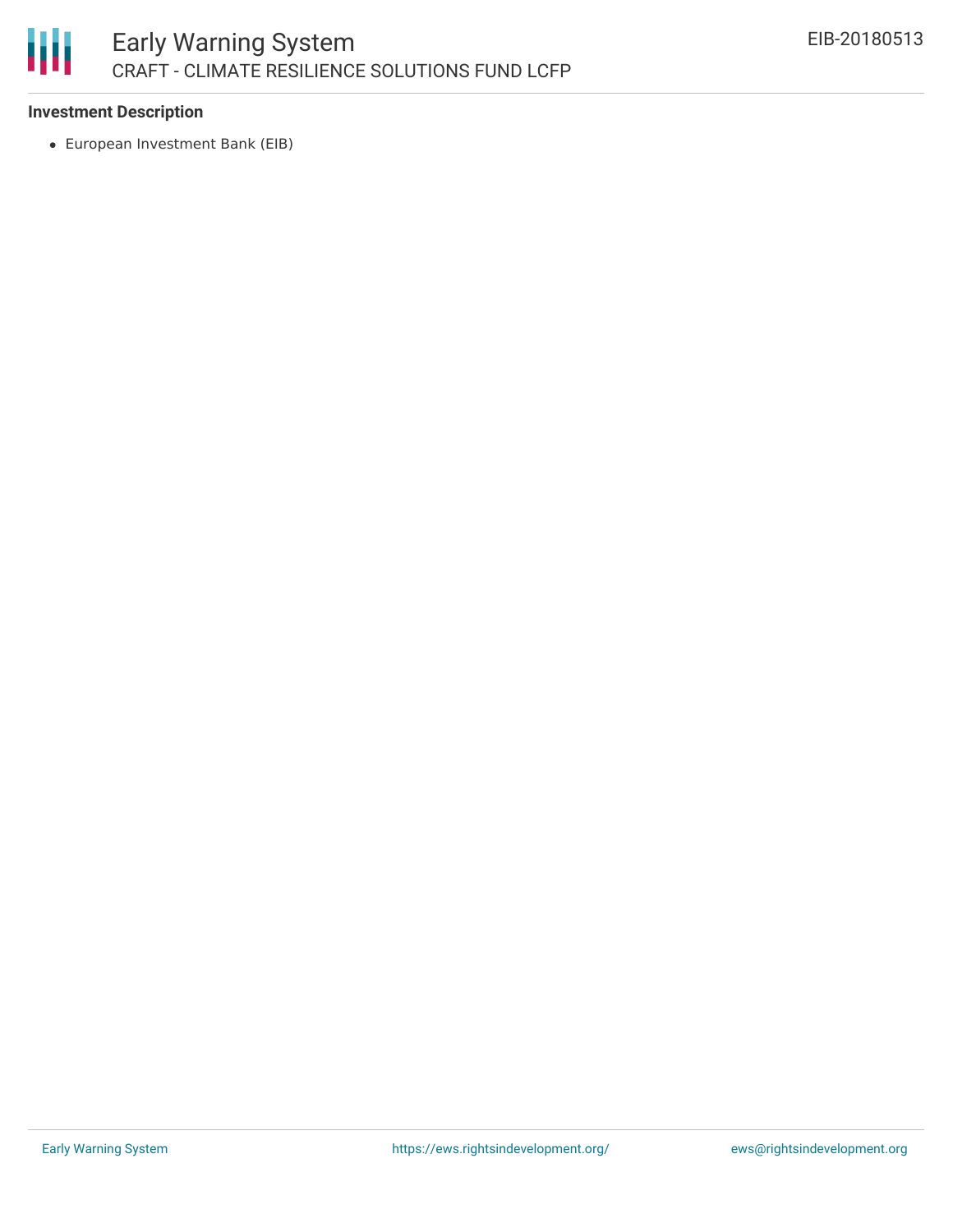### **Contact Information**

No contact information provided at the time of disclosure

#### ACCOUNTABILITY MECHANISM OF EIB

The EIB Complaints Mechanism is designed to facilitate and handle complaints against the EIB by individuals, organizations or corporations affected by EIB activities. When exercising the right to lodge a complaint against the EIB, any member of the public has access to a two-tier procedure, one internal - the Complaints Mechanism Office - and one external - the European Ombudsman. A complaint can be lodged via a written communication addressed to the Secretary General of the EIB, via email to the dedicated email address complaints@eib.org, by completing the online complaint form available at the following address: http://www.eib.org/complaints/form, via fax or delivered directly to the EIB Complaints Mechanism Division, any EIB local representation office or any EIB staff. For further details, check:

http://www.eib.org/attachments/strategies/complaints\_mechanism\_policy\_en.pdf

When dissatisfied with a complaint to the EIB Complaints Mechanism, citizens can then turn towards the European Ombudsman. A memorandum of Understanding has been signed between the EIB and the European Ombudsman establishes that citizens (even outside of the EU if the Ombudsman finds their complaint justified) can turn towards the Ombudsman on issues related to 'maladministration' by the EIB. Note that before going to the Ombudsman, an attempt must be made to resolve the case by contacting the EIB. In addition, the complaint must be made within two years of the date when the facts on which your complaint is based became known to you. You can write to the Ombudsman in any of the languages of the European Union. Additional details, including filing requirements and complaint forms, are available at: http://www.ombudsman.europa.eu/atyourservice/interactiveguide.faces